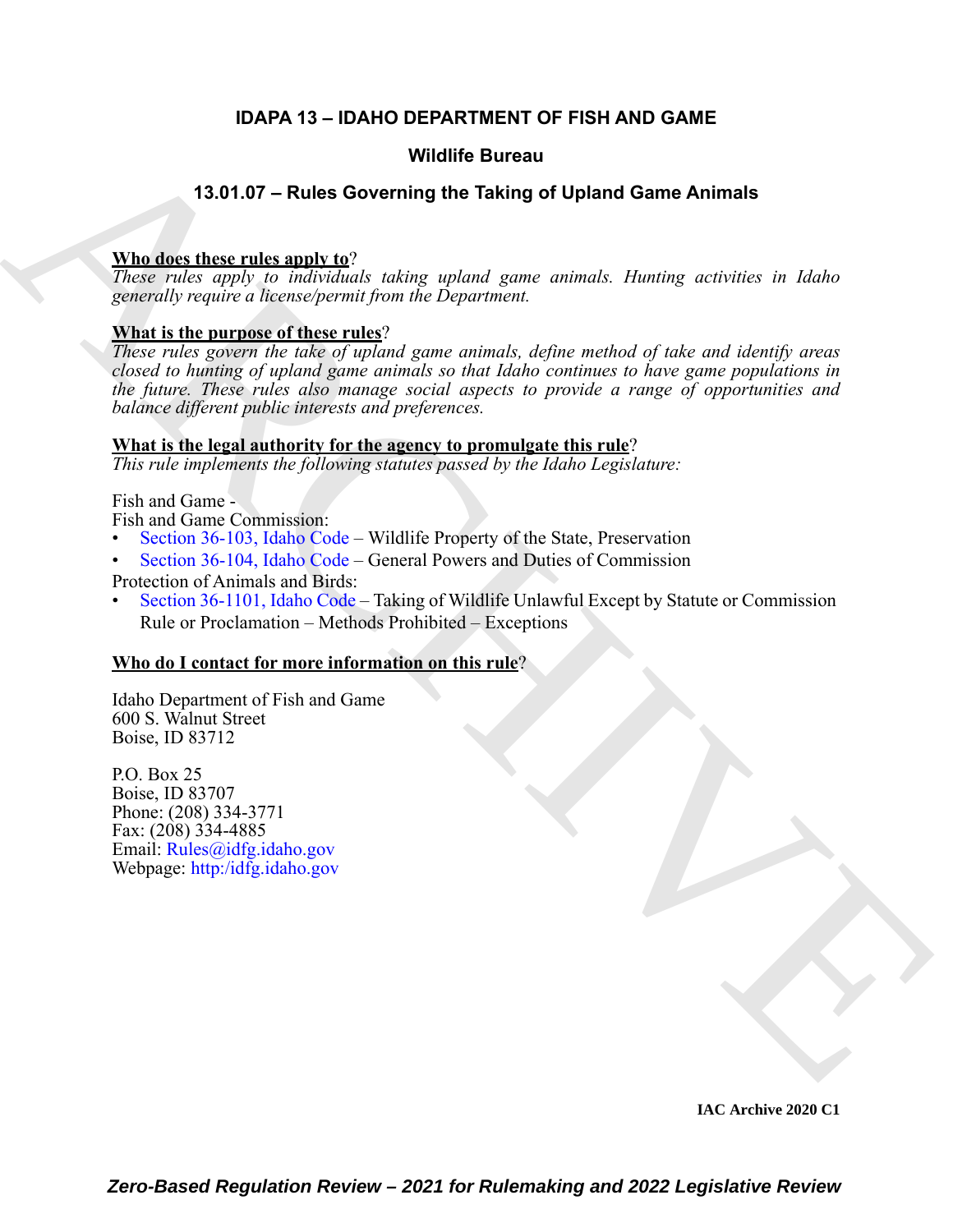# **Table of Contents**

### 13.01.07 - Rules Governing the Taking of Upland Game Animals

| 400. Upland Game Animals Seasons, Bag, And Possession Limits.  4 |  |
|------------------------------------------------------------------|--|
|                                                                  |  |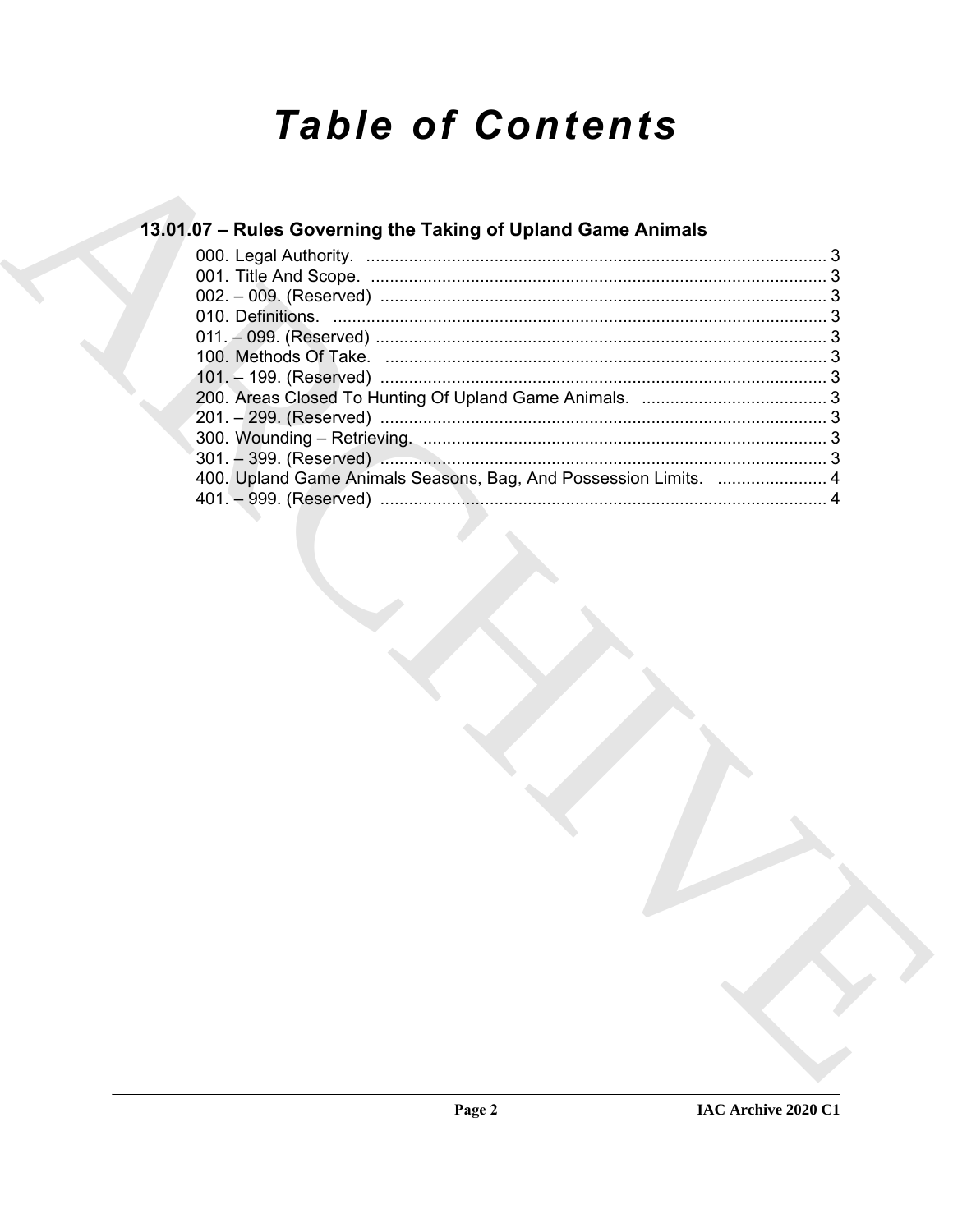#### <span id="page-2-21"></span>**13.01.07 – RULES GOVERNING THE TAKING OF UPLAND GAME ANIMALS**

#### <span id="page-2-1"></span><span id="page-2-0"></span>**000. LEGAL AUTHORITY.**

Sections 36-103, 36-104, and 36-1101, Idaho Code, authorize the Commission to adopt rules concerning the taking of upland game animals. (3-20-20)

#### <span id="page-2-26"></span><span id="page-2-2"></span>**001. TITLE AND SCOPE.**

The title of this chapter for citation is IDAPA 13.01.07, "Rules Governing the Taking of Upland Game Animals." These rules govern the take of upland game animals. (3-20-20)

#### <span id="page-2-3"></span>**002. – 009. (RESERVED)**

#### <span id="page-2-20"></span><span id="page-2-4"></span>**010. DEFINITIONS.**

IDAPA 13.01.06, "Rules Governing Classification and Protection of Wildlife," defines upland game animals. (3-20-20)

#### <span id="page-2-5"></span>**011. – 099. (RESERVED)**

#### <span id="page-2-22"></span><span id="page-2-6"></span>**100. METHODS OF TAKE.**

No person may take upland game animals: (3-20-20)

<span id="page-2-25"></span><span id="page-2-24"></span>**01. Time**. From one-half (1/2) hour after sunset to one-half (1/2) hour before sunrise. (3-20-20)

**02.** Type. With a trap, snare, net, or shotgun using shotgun shells exceeding three and one-half (3 1/2) inches in length. (3-20-20)

<span id="page-2-23"></span><span id="page-2-12"></span>**03. Electronic Call**. By the use or aid of any electronic call. (3-20-20)

#### <span id="page-2-7"></span>**101. – 199. (RESERVED)**

#### <span id="page-2-8"></span>**200. AREAS CLOSED TO HUNTING OF UPLAND GAME ANIMALS.**

No person may hunt, kill, or molest upland game animals in the following areas: (3-20-20)

ARCHIVE **01. Craters of the Moon National Monument**. Craters of the Moon National Monument in Blaine and Butte Counties (the area of the Monument prior to the November 2000 expansion, which does not include the National Preserve). (3-20-20)

<span id="page-2-17"></span><span id="page-2-15"></span><span id="page-2-14"></span><span id="page-2-13"></span>**02. Harriman State Park**. Harriman State Park Wildlife Refuge in Fremont County. (3-20-20)

**03. Nez Perce National Historical Park**. Nez Perce National Historical Park in Clearwater, Idaho, and Nez Perce Counties. (3-20-20)

**04. Ada County**. That portion of Ada County within Veterans Memorial Park and the area between State Highway 21, Warm Springs Avenue, and the New York Canal from the New York Canal Diversion Dam downstream to the Boise City limits. (3-20-20) downstream to the Boise City limits.

<span id="page-2-19"></span><span id="page-2-18"></span><span id="page-2-16"></span>**05. Yellowstone National Park**. Yellowstone National Park in Fremont County. (3-20-20)

**06. Mann's Lake**. Mann's Lake in Nez Perce County and extending three hundred (300) yards beyond the Bureau of Reclamation property that encompasses the lake. (3-20-20)

**07. Other**. On any of those portions of federal refuges, State game preserves, State wildlife management areas, bird preserves, bird refuges, and bird sanctuaries for which upland game bird hunting closures have been declared by legislative or Commission action. (3-20-20) have been declared by legislative or Commission action.

#### <span id="page-2-9"></span>**201. – 299. (RESERVED)**

#### <span id="page-2-27"></span><span id="page-2-10"></span>**300. WOUNDING – RETRIEVING.**

No person may wound or kill any upland game animal without making a reasonable effort to retrieve it and reduce it to possession. Every upland game animal wounded by hunting and reduced to possession shall immediately be killed and become a part of the daily bag limit. (3-20-20)

#### <span id="page-2-11"></span>**301. – 399. (RESERVED)**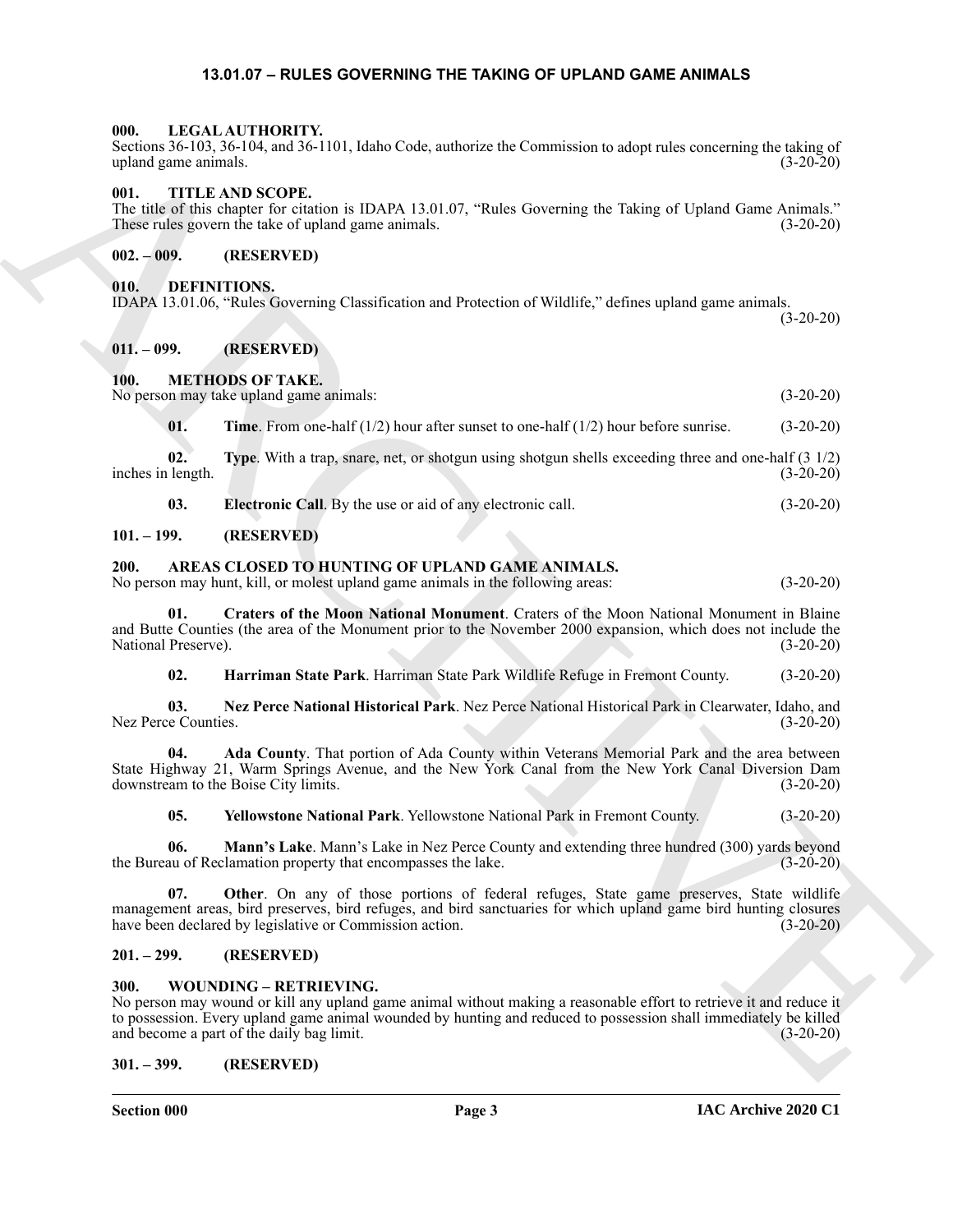#### *IDAHO ADMINISTRATIVE CODE IDAPA 13.01.07 – Rules Governing the Department of Fish and Game Taking of Upland Game Animals*

#### <span id="page-3-2"></span><span id="page-3-0"></span>**400. UPLAND GAME ANIMALS SEASONS, BAG, AND POSSESSION LIMITS.**

Beginning of dries and collections.<br>
The contract of the state of the contract of the contract of the contract of the contract of the contract of<br>
The contract of the contract of the contract of the contract of the contrac The Commission sets seasons, bag limits, and possession limits by proclamation, adopted and published as provided by Section 36-105, Idaho Code. (3-20-20)

<span id="page-3-1"></span>**401. – 999. (RESERVED)**